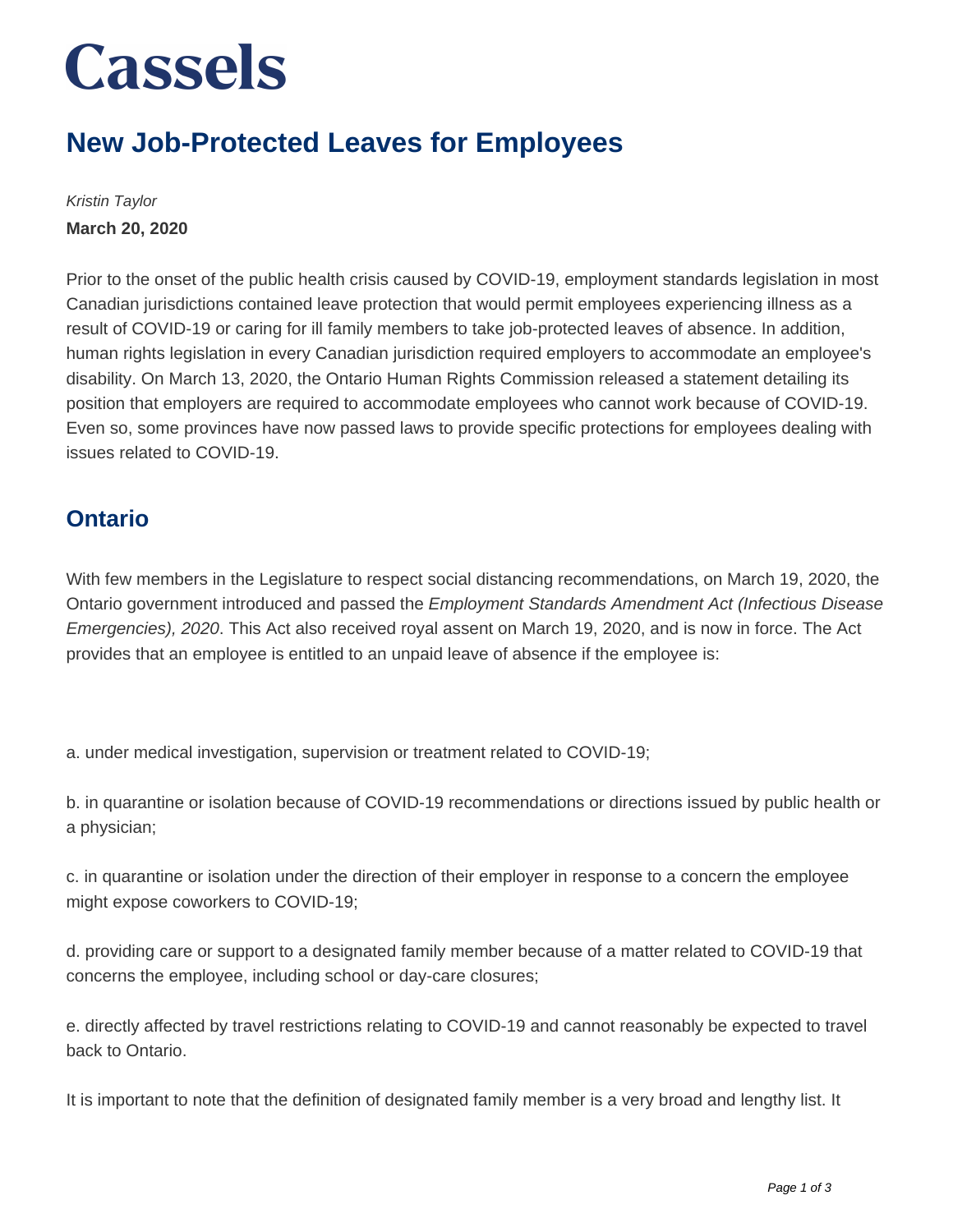# **Cassels**

includes the employee's spouse; a parent, step-parent or foster parent of the employee or the employee's spouse; a child, step-child, foster child or child under legal guardianship of the employee or the employee's spouse; a brother, step-brother, sister or step-sister of the employee; a grandparent, step-grandparent, grandchild or step-grandchild of the employee or the employee's spouse; a brother-in-law, step-brother-inlaw, sister-in-law or step-sister-in-law of the employee; a son-in-law or daughter-in-law of the employee or the employee's spouse; an uncle or aunt of the employee or the employee's spouse; a nephew or niece of the employee or the employee's spouse; the spouse of the employee's grandchild, uncle, aunt, nephew or niece; and a person who considers the employee to be like a family member and/or who has been prescribed.

Employers are expressly prohibited from requiring employees to provide medical certificates to prove entitlement to take this leave, although they can otherwise request reasonable evidence at a reasonable time.

The Ontario government has announced that these entitlements are retroactive to January 25, 2020, when the first presumed case of COVID-19 in the province was confirmed and that they will run until Ontario is no longer under a state of emergency.

In its press release, the Ontario government also noted its interpretation of an often overlooked reporting obligation found in the Occupational Health and Safety Act. Where an employer has been advised that a worker or former worker has an occupational illness or is claiming benefits from the Workplace Safety and Insurance Board for an "occupational illness," the employer has four days to notify the Ministry of Labour as well as its joint health and safety committee or health and safety representative, as applicable and union. The Ontario government has clarified that COVID-19 will be considered an occupational illness.

### **Alberta**

On Friday March 13, 2020, Alberta Premier Jason Kenney announced that the *Employment Standards* Code would be amended to create a 14-day job-protected leave for employees required to self-isolate or caring for a child or dependent adult who is required to self-isolate. No medical note would be required to support this leave. While it was initially announced that this leave would be paid creating confusion and concern for employers, the Employment Standards (COVID-19) Regulation passed under the *Employment* Standards Code confirms that the leave will be unpaid. The Alberta government has announced, however, an emergency payment program for Albertans in self-isolation due to COVID-19 who are not receiving Employment Insurance. Eligible Albertans will be able to apply online to receive a one-time benefit of \$573 per week for a total of \$1,146 per individual to bridge the gap until the federal government's Emergency Care Benefit becomes available in April.